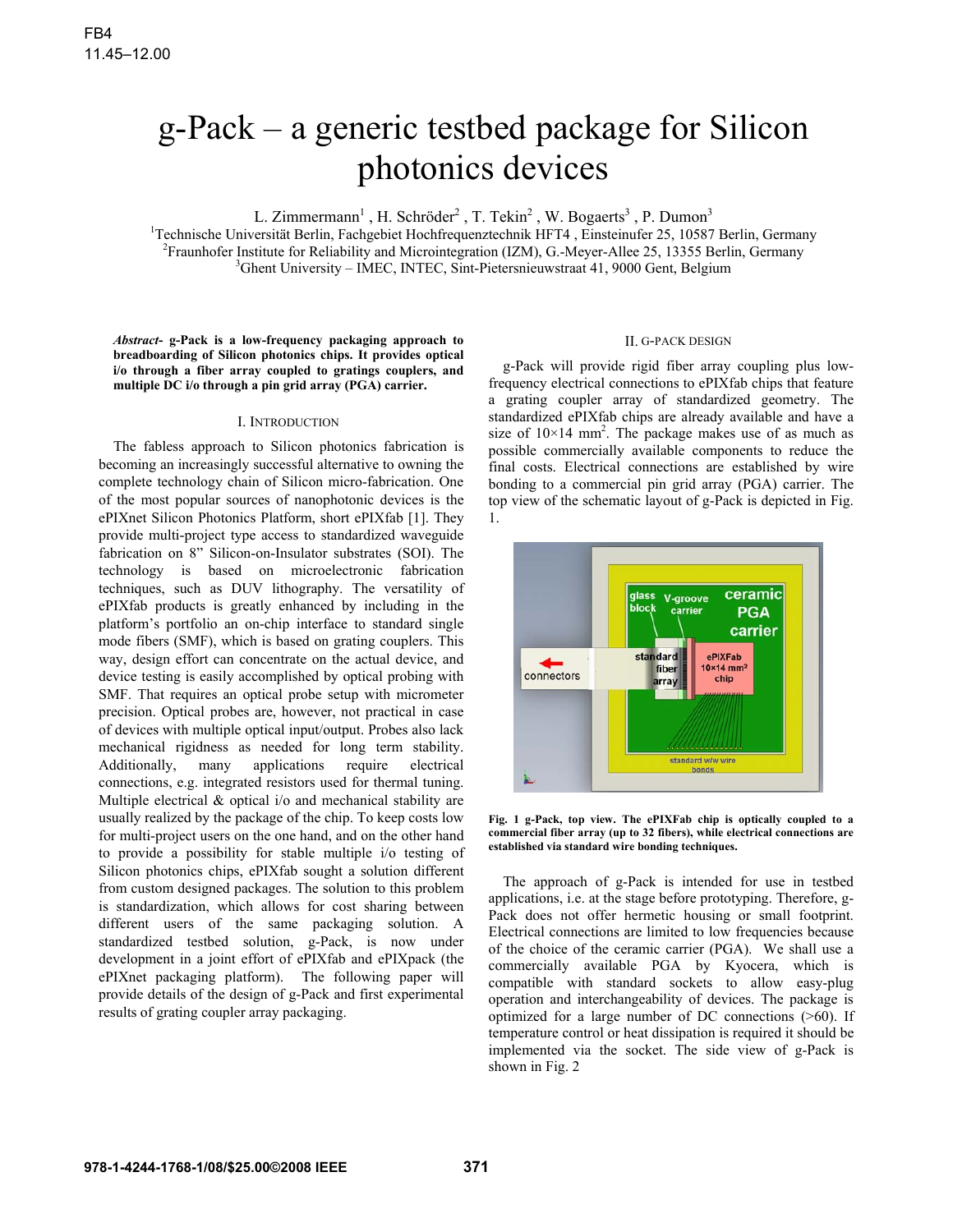

**Fig. 2 g-Pack, side view. The pin grid array carrier was chosen to provide a large number of DC connects & to comply with standard socket dimensions.** 

As required by the grating couplers, the fiber array is mounted slightly tilted with an angle of 8° off the vertical. Commercial fiber arrays are available with standard single mode fibers and polarization maintaining fibers. The optical i/o count of the package can go up to 31.

# III. FIBER COUPLING

Fibers are coupled to the nanowaveguides via grating couplers. The coupling to silicon photonic wires through high-index contrast gratings is attractive because of the relaxed alignment tolerances compared to facet coupling and the use of standard single mode fibers. Because of the high index contrast, the grating can be short (25 periods) and achieve a relatively large bandwidth. Simple one-dimensional grating couplers with a uniform fill factor etched into a broad waveguide, achieve a coupling efficiency of around 30% with a 40nm 1dB bandwidth (per coupler) for a single polarization [2]. Detuned gratings with a coupling angle of 8º to 10º are used in order to avoid coupling to the wrong direction. The grating couplers can be optimized in various ways to improve the efficiency or size.



**Fig. 3 Uniform fibre coupler etched in a 10µm wide SOI waveguide.[2]** 



**Fig. 4 Measured signal due to lateral alignment. The z axis is the waveguide propagation direction and the x axis is parallel to the grating grooves; each 0.5dB contour lines are shown** 

## IV. FIBER ARRAY COUPLING

The key to successful fiber array coupling is a large alignment tolerance at each individual coupling point. The measured alignment tolerance of a waveguide grating coupler for a 1dB loss penalty is  $\pm 2\mu$ m (Fig. 4). Specified tolerances of fiber arrays are  $\pm 1.0$  µm for the fiber position (x, y), and  $\pm 0.5$  µm for the core/cladding concentricity. Tolerances in zdirection are also of the order of  $1.0 \mu m$ , but have a much less significant impact.

For better understanding & possibly preventive measures during the packaging process we measured lateral deviations of a commercial v-groove holder (fiber array) from the ideal by scanning along the array with a SMF as an optical probe and detecting the received signal as a function of position (Fig. 5). The positions of the respective fibers are listed in Table 1.



**Fig. 5 Position of the first fiber in a v-groove holder. Note, y is direction of the pitch of the array (horizontal), x is the vertical position.**